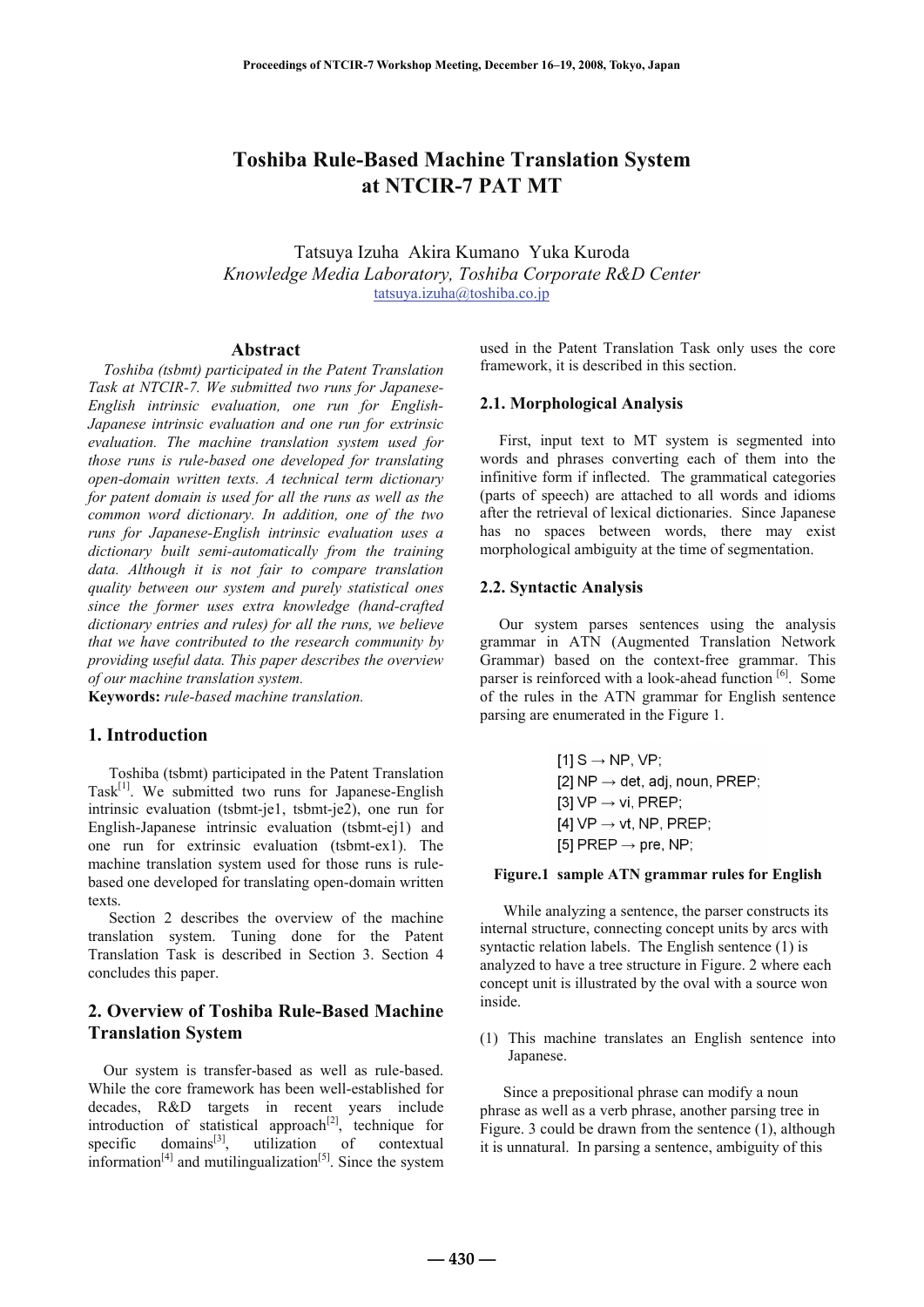kind often occurs and it is resolved using hand-crafted rules.

# **2.3. Semantic Analysis**



# **Figure.2 parse tree derived from sentence (1)**



**Figure .3 another parse tree which can be derived from sentence (1)** 

Syntactic analysis is not enough for real MT systems to extract a correct meaning; it is semantic analysis that maps a purely syntactic structure onto a conceptual one. In fact, many practical MT systems use semantic information to translate a natural language sentence accurately. It helps sentence analysis choose the correct parsing tree. It is one way to use semantic information during parsing phase, and it sometimes makes selecting a proper tree easier. But the amalgation of processing of syntactic analysis and semantic analysis results in a complicated system, making the analysis grammar much difficult to maintain.

In our system, the semantic analysis phase is clearly separated from the syntactic analysis. We assume the hypothesis that the meaning is lexical. Thus, the syntactic analysis derives a purely syntactic structure, simplifying the analysis grammar and accelerating the parsing speed. Semantic analysis is invoked by lexical rules on the output tree of syntactic analysis.

- (2) He is able to swim fast.
- (3) He is happy to swim fast.

Both sentences above have the identical part-ofspeech sequence and create syntactically the same structures as illustrated in Figure. 4 (1)a and Figire. 5 (2)a. Yet each tree is converted into different conceptual structures after the semantic analysis.

Figure 4 (1) b shows the descriptive verb "swim" included information for the modality "can", so the whole meaning of the sentence is identical to "He can swim fast." In Figure. 4 (2)b "swim" plays a role of

reason for making him happy. Those transfers are based on the lexical rules. Here the lexical rules of the adjectives "able" and "happy" act on the semantic analysis.

The semantic analysis by the lexical rules determined the preference of many interpretation possibilities of the output tree structure built by the syntactic analysis with no semantic grammar. The combination of these two processes, or the "Lexical Translation Network Grammar" (LTNG) as we call it, realizes the accurate interpretation.



**Figure.4 semantic analysis based on lexical rules of adjective "able" and "happy"** 

# **2.4. Selection of Translation Words**

The quality of translation depends partly on the accuracy of syntactic and semantic analysis, but the selection of translation word (TW) for each concept also reflects the acceptability of the output sentence of MT.

In the majority of language, including Japanese and English, basic verbs generally have a variety of usages, and each usage might need a different TW. Consequently, the selection of the proper TW is one of the important functions of the semantic analysis.

The meaning of a Japanese transitive verb "かけ る"(kake-ru) ranges wide. Some of its usages and their English translations are listed below:

> [i] フックに帽子をかける。 to hang one's cap on the hook [ii] モーターに電圧をかける。 to apply voltage to a moter [iii] 椅子に腰をかける。 to sit on a chair [iv] 部屋に鍵をかける。 to lock the room

Each English TW for " $\forall$ <sup>+</sup> $\forall$ <sup>+</sup> $\leq$ " should be properly selected because the representations in Japanese are alike. This kind of TW selection is realized by the tree conversion invoked by the lexical transfer rules. In the above, the Japanese lexical entry " $\psi \uplus \Diamond$ " has at least four different transfer rules, each producing the correct English conceptual structure. In Figure.5 where the figures of the four tree conversions are given, SW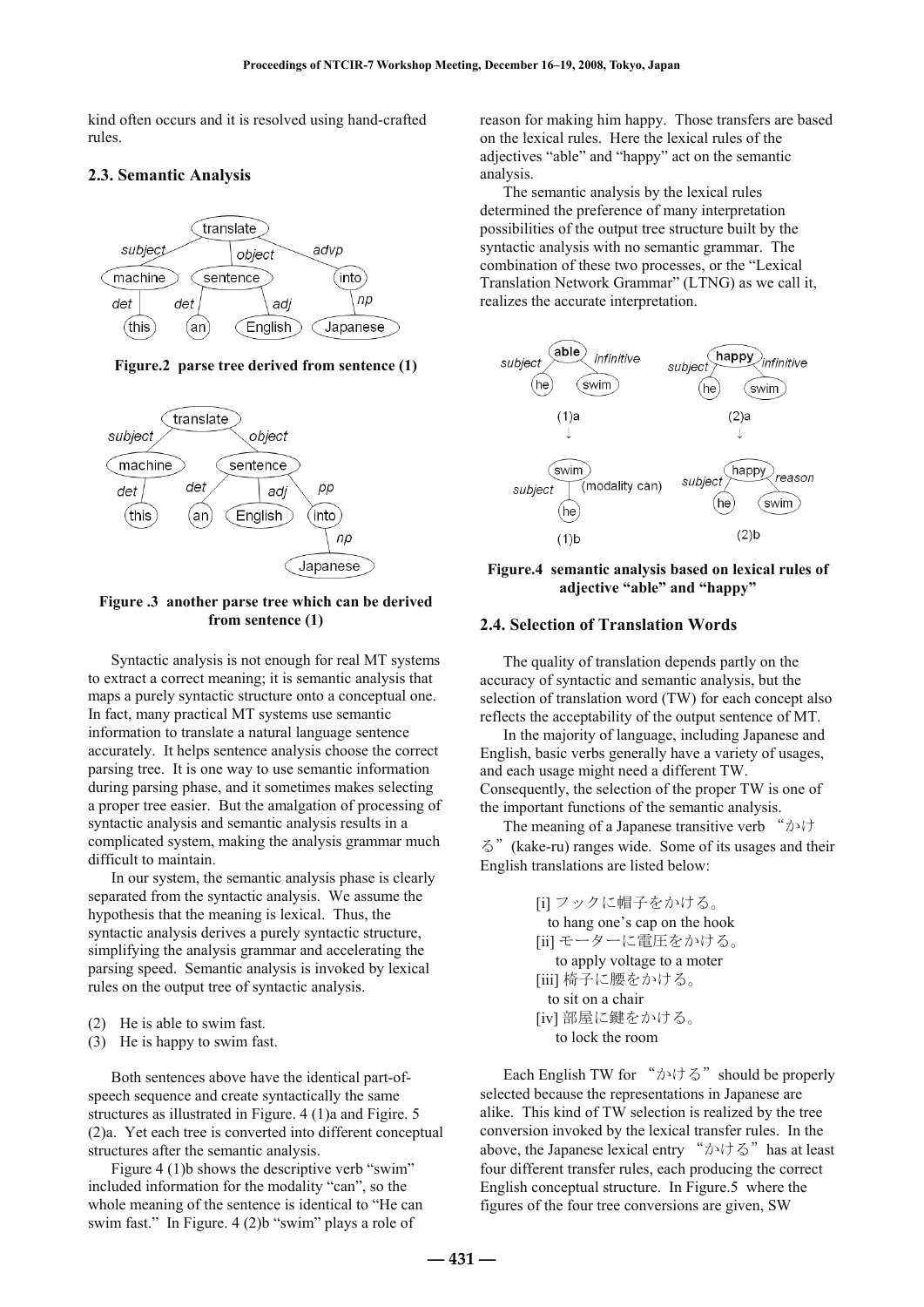denotes the source word in the source language, and TW denotes the translation word in the target language.

In this phase, the semantic markers are ready to play an important role. Consider selecting Japanese TW for "take" in the following examples:

```
 [i] take a bus バスに乗る
[ii] take a taxi タクシーに乗る
[iii] take a train 列車に乗る
[iv] take a bath 風呂に入る
[v] take a medicine 薬を飲む
```
TW selections for [i] through [iii] are enabled by a separate lexical rule to pick the identical TW "乗る" but many similar rules are also needed for the reasonable TW selection for other vehicles like airplanes, boats, bicycles, and so on, because TW of "take" is always "乗る"when the object is a noun representing a vehicle. Such being the case, when a new vehicle word is added to the MT dictionary, another TW selection rule stipulating "take" select "乗る"must be added. This method, however, does not seem efficient. To reduce the rule description, the semantic marker is used in the lexical rules. Vehicle words, such as "bus", "train", "airplane", "boat", are attached with the semantic marker "vehicle", and many rules in "take" to select "乗る"are merged into one rule like Figure. 6. In this

figure, SM means the semantic marker. Therefore, dictionary rules are kept economical,

thereby facilitating the maintenance of dictionaries.





| (SW take)     |                | (TW: 乗る)      |                |
|---------------|----------------|---------------|----------------|
|               | $\vert$ object |               | $\big $ object |
| (SM: vehicle) |                | (SM: vehicle) |                |

**Figure.6 lexical transfer rule referring to a semantic marker "vehicle"** 

### **2.5. Structural Transfer**

While the lexical transfer phase acts to make the difference small between English and Japanese conceptual structures, it is also true that better translation will be generated independent of lexical information.

To prove this, let us adduce an example. In comparison with Japanese sentences, English sentences can often be in the passive voice. Although passive English sentences are usually mapped to grammatically correct Japanese passive sentences, the native Japanese speaker still feels that some of them are a little awkward. They are not incorrect, but a better representation surely exists. In many cases, representation in the active voice is rather natural. When the condition to convert the passive voice into the active is obvious, the rule for the conversion is encoded in the structural transfer rules, enabling the lexical entry-free conceptual structure transfer.

# **2.6. Syntactic Generation**

In the generation phase, word order is the CD structure is determined to form a string of words in the target language. Since the word order of Japanese greatly differs from that of English, the Japanese syntactic grammar is required to generate a correct sentence. Figure.7 gives sample rules of simple Japanese syntactic generation grammar.

> $[1]$  S  $\rightarrow$  SUBJ, OBJ, POSTP, verb; [2] SUBJ  $\rightarrow$  \$NP, " $\vert \downarrow \rangle$ "; [3] OBJ  $\rightarrow$  \$NP, (casemarker]" $\&$ "); [4] POSTP  $\rightarrow$  \$NP, postp; [5]  $NP \rightarrow ADJ$ , noun; [6] ADJ  $\rightarrow$  adjective;

# **Figure.7 sample rules of Japanese syntactic generation grammar**

[1] shows that, in a simple Japanese sentence, the subject phrase appers first, the object phrase next, the postpositional phrase follows and a descriptive verb is places at the end of a sentence. [2] indicates that the subject phrase is a noun phrase (\$NP) followed by the postposition " $\forall$ : [3] shows that the object phrase is a noun phrase followed by a case marker, or the postposition " $\&$ " if the case marker is not specified. [4] shows that the postpositional phrase is a noun phrase followed by some postposition, while [5] shows the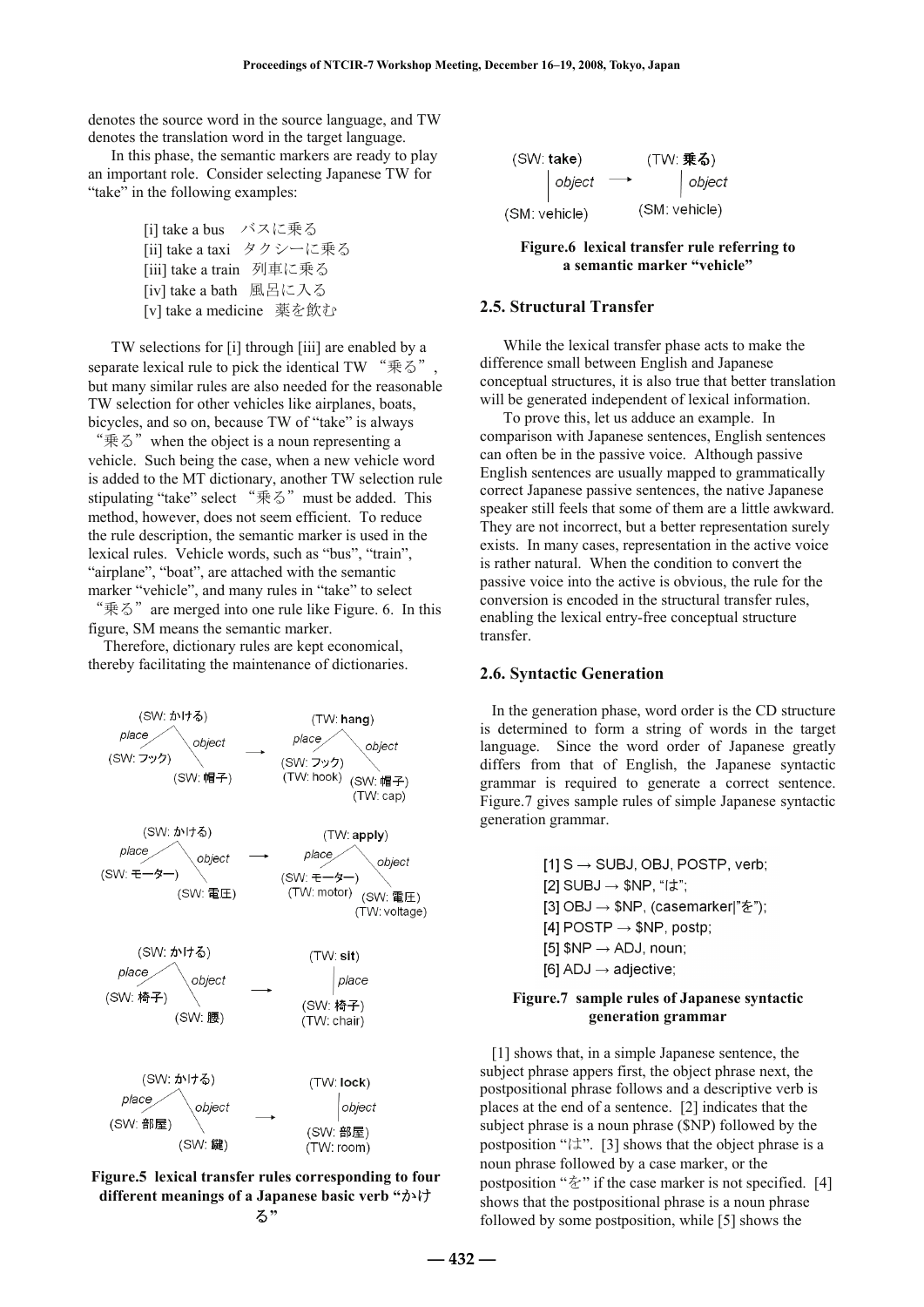noun phrase consists of a pre-modifying adjective and a head noun. Finally, [6] says an adjective comes below the ADJ arc in the Japanese conceptual structure.

In Japanese, the restriction on the order of phrases in a sentence is loose except that verb must come at the end of a sentence. The subject phrase is usually located near the beginning of a sentence, but could follow the object phrase or could immediately precede the last verb. There may be a case where a sentence with the subject phrase at the beginning is natural. Accordingly, determination of word order often affects the quality of translation. However it is one of the knotty problems in generating a Japanese sentence.

### **2.7. Morphological Generation**



#### **Figure.8 generation flow for Japanese verbs**

In the final phase of machine translation, a fixed form must be given to each inflectional word. Unlike English, a Japanese fixed form consists of a stem and agglutinative morphemes, each inflecting in order.

TW information in a concept unit represents an infinite form and an inflection type. Morphological and syntactic features of verbs and adjectives, i.e. negation, tense, aspect, modality, voice and so on, are stored in each concept unit at this point. Such features are generated as Japanese inflective morphemes, which are encoded in a table again as an infinite form and an inflection type. The agglutinating order may change depending on the combination of the features $[7]$ . In a simple case, the generation flow is like Figure.8.

For example, the English verb phrase "could not read" is analyzed to be made up of concept unit [read (verb): "読/む(inflection type = 5-dan) + (modality = "can") (tense = "past") (type = "negative")]. According to the flow in Figure.8, the fixed form is generated like the following:

| verb                | → 読/む            |
|---------------------|------------------|
| $modality = "can"$  | →ことができ/          |
| $type = "negative"$ | → な/かっ           |
| $tense = "past"$    | $\rightarrow$ /た |

In the example above, the slash divides each Japanese morpheme into the stem and the inflectional part.

Note that the negation morpheme and the tense morpheme are generated after modality, which could be generated before it. The combination of those feature determines the sequence by referring to the characteristics of a Japanese representation. The result string for the verb phrase is "読むことができなかっ た".

### **2.8. Dictionaries**

Our MT system uses three levels of dictionaries: a common word dictionary, a technical-term dictionary and a user-defined dictionary [8].

 The common word dictionary includes about one million words for both English-Japanese and Japanese-English translation, which is generally used independent of document fields. In general, common words have diverse usages and several meanings corresponding to them. TW's might be different when the meaning differs. Since the knowledge for TW selection is encoded as lexical transfer rules as described in 2.4, the total amount of description in the common word dictionary is relatively large.

 The technical term dictionary includes domain-specific technical terms. There are 28 domains such as computer, machinery and medicine. Total size is more than 2,600,000 words for each translation direction, and many of those words are compound words. Technical terms tend to have only one meaning within a domain. It results in the relatively simple structure of the dictionary.

 Even with the two types of dictionaries above, the MT system cannot always output the proper translation. In the user's documents, there may exist some words unknown to the MT dictionaries. To accomplish the output of machine translation, the user should teach the system the information of unknown words, at least the grammatical features and the TW, and the system should automatically learn to store the knowledge in the userdefined dictionary.

# **3. Tuning for the Patent Translation Task**

### **3.1. Patent Dictionary**

 There is a patent domain dictionary among the technical term dictionaries described in 2.8. Its size including both translation directions is 210,000 words. In addition to the common word dictionary, the patent domain dictionary is used for all the runs Toshiba submitted.

**― 433 ―**